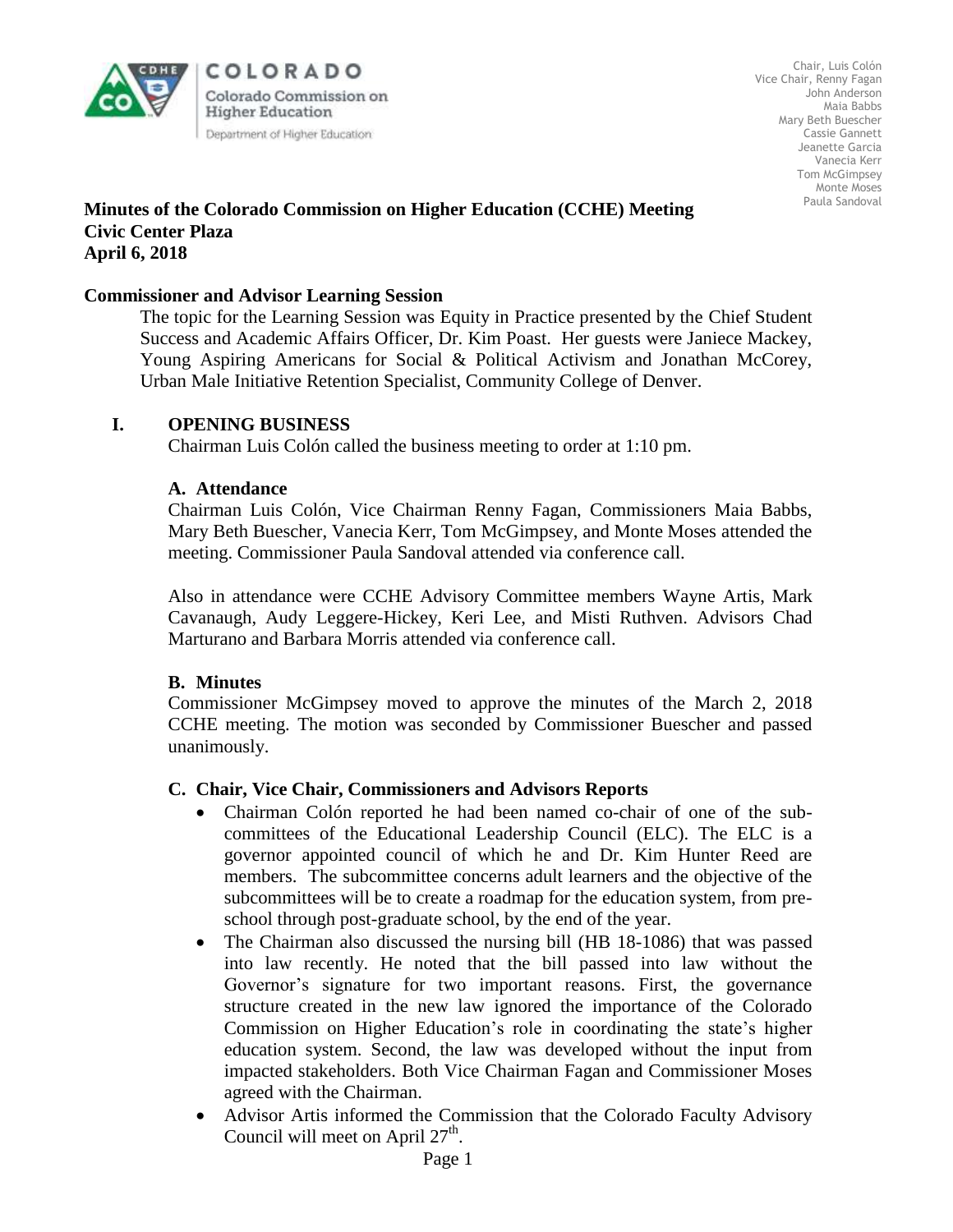Advisor Cavanaugh reported that the Federal government raised the Pell grant maximum to \$6,095.00 and increased funding for the TRIO and Gear Up programs in the spending bill.

# **D. Executive Director Report**

- Dr. Kim Hunter Reed congratulated the budget and finance team for doing an excellent job on the budget negotiations. Higher education is anticipating an increase of \$109 million, which is approximately an 11% increase over last year's budget.
- Dr. Reed told the Commission that the Governor, in a letter accompanying HB 18-1086, directed CCHE, "to convene the appropriate stakeholders to understand where the industry is moving and how best to align educational programs with those trends." Staff will bring a plan to the Commission to accomplish this task.
- Conversations are continuing with faculty, academic advisors and provosts about the importance of developing plans for math pathways and scaling supplemental academic instruction as part of the master plan work.
- The Colorado Opportunity Scholarship initiative (COSI) had a very successful day at the Capitol. There is \$2 million in new money for COSI's budget this year.
- Dr. Reed started round two of her campus tours with her first visit to a private institution, Johnson and Wales University.
- Carl Einhaus, Director of Student Success, was congratulated on being named to the American Association of College Registrars and Administrators' student success working group.
- Although not present at the meeting, Dr. Reed noted that Dr. Ian Macgillivray will be leaving the department after 10 years and transitioning to the Colorado Community College System.

# **II. Consent Items**

- **A. Degree Authorization Act: Johns Hopkins University – Request for Provisional Authorization** – Heather DeLange
- **B. Degree Authorization Act: Lynn University – Request for Provisional Authorization** – Heather DeLange

Commissioner McGimpsey moved to approve consent items A and B. The motion was seconded by Commissioner Moses and unanimously passed.

# **C. Two-Year Cash Funded Capital Program List Amendment – Colorado School of Mines** – Lauren Lopez

Commissioner Buescher moved to approve consent item C. The motion was seconded by Commissioner Babbs and unanimously passed.

## **III. Master Plan Progress**

**A. FY 2018-19 Budget Update –** Andrew Rauch, Director of Institutional Finance Mr. Rauch provided the Commission with an update on the Joint Budget Committee's (JBC) figure setting actions and other budgetary items.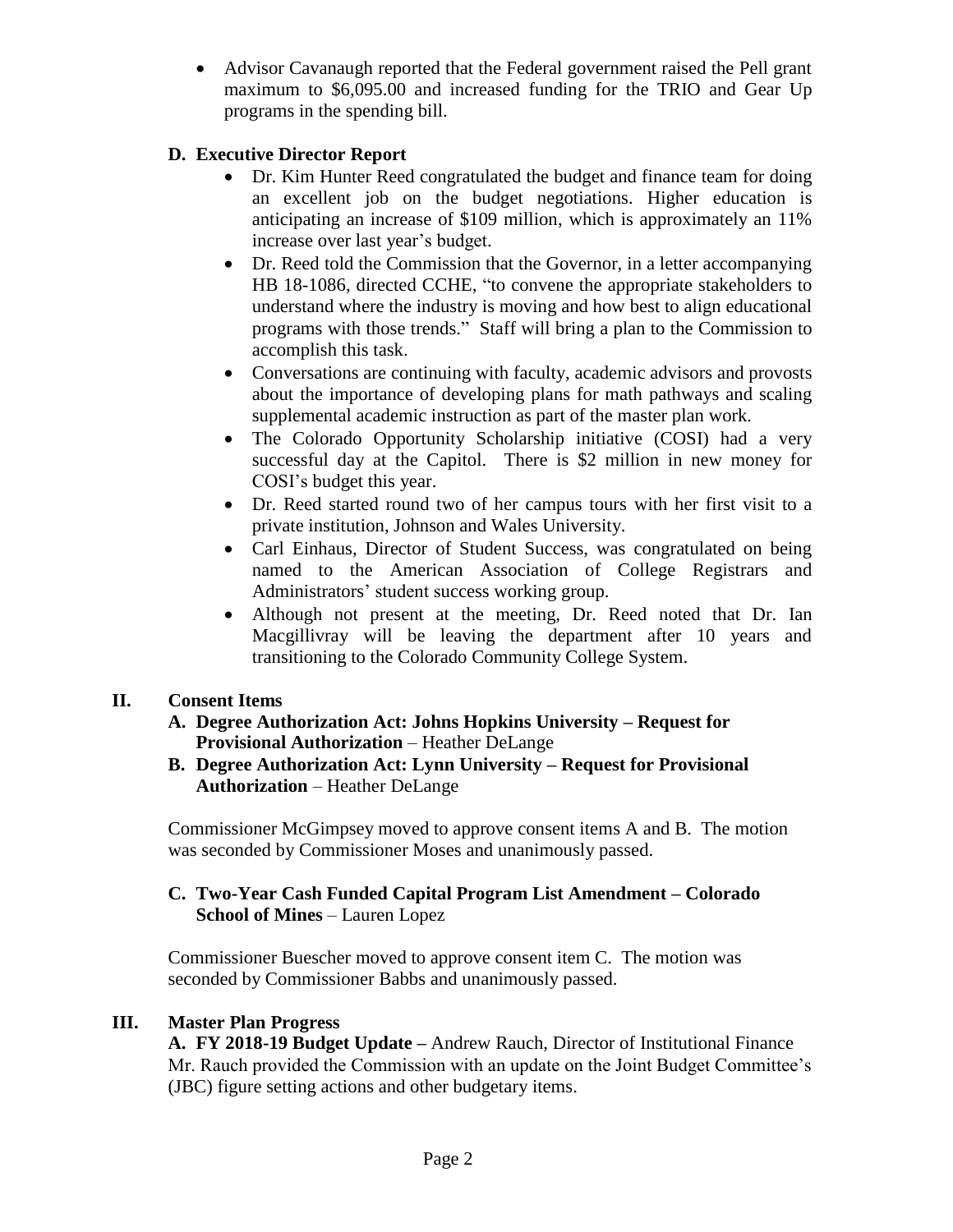He started by reminding the Commission about the contents of the November  $1<sup>st</sup>$ Executive Budget Request.

- **\$59 million** in increased operating funds for public postsecondary institutions. This request was intended to be the first in a multi-year plan to address affordability.
- **\$13.9 million** in additional financial aid, with increases provided in both need-based aid and work-study.
- **\$1.5 million** to create a new statewide Emergency Completion and Retention Grant Program designed to increase completion for students faced with emergency financial needs that could derail their academic persistence, with priority given to students close to earning a credential.
- **\$5 million** to increase institutional capacity to provide high-demand certificates. This program would be run through an RFP process and regionalized to meet demands throughout Colorado.
- **\$4 million increase to the Colorado Opportunity Scholarship Initiative (COSI),** bringing the total annual appropriation to \$9 million General Fund in FY 2018-19. This increase would allow for a significant increase in statecommunity matching scholarships and sustain the current student support grants which have been proven to enhance student success.

The JBC adopted much of the Governor's request, but some changes and additional items that were included. The Committee approved \$82.2 million increase to higher education as part of the Long Bill. The JBC also included additional funding for higher education in a number of set-asides. The total estimated increase is \$109 million. Additional information on specific pieces of the approved amounts and setasides was provided.

## **B. Annual Report on Concurrent Enrollment 2016-2017 Academic Year** *–*

Michael Vente, Director of Research

Mr. Vente presented the *Annual Report on Concurrent Enrollment, 2016-2017 Academic Year,* a joint report between the Colorado Department of Higher Education (DHE) and the Colorado Department of Education (CDE). Mr. Vente shared several highlights from the report. DHE worked with CDE on an analysis identifying low/no Concurrent Enrollment participating districts to better understand the barriers districts experience in offering Concurrent Enrollment to their students. Agency staff from both DHE and CDE will be engaging in a strategic planning process to provide universal access to Concurrent Enrollment in Colorado. Mr. Vente also outlined several research projects currently in-progress related to Concurrent Enrollment.

Advisor Cavanaugh asked why counts of students with an unknown ethnicity were so high in the report. Mr. Vente said that the race/ethnicity data are provided to DHE from individual institutions of higher education, so a variety of reasons for this exist. Chairman Colón asked if passed Concurrent Enrollment courses transferred to institutions of higher education out-of-state. Mr. Vente responded that the out-of-state institution has the ability to make the determination of whether or not to accept Concurrent Enrollment credit from Colorado. Commissioner Kerr noted that one student received a bachelor's degree in high school using Concurrent Enrollment and ASCENT.

## **IV. Presentation**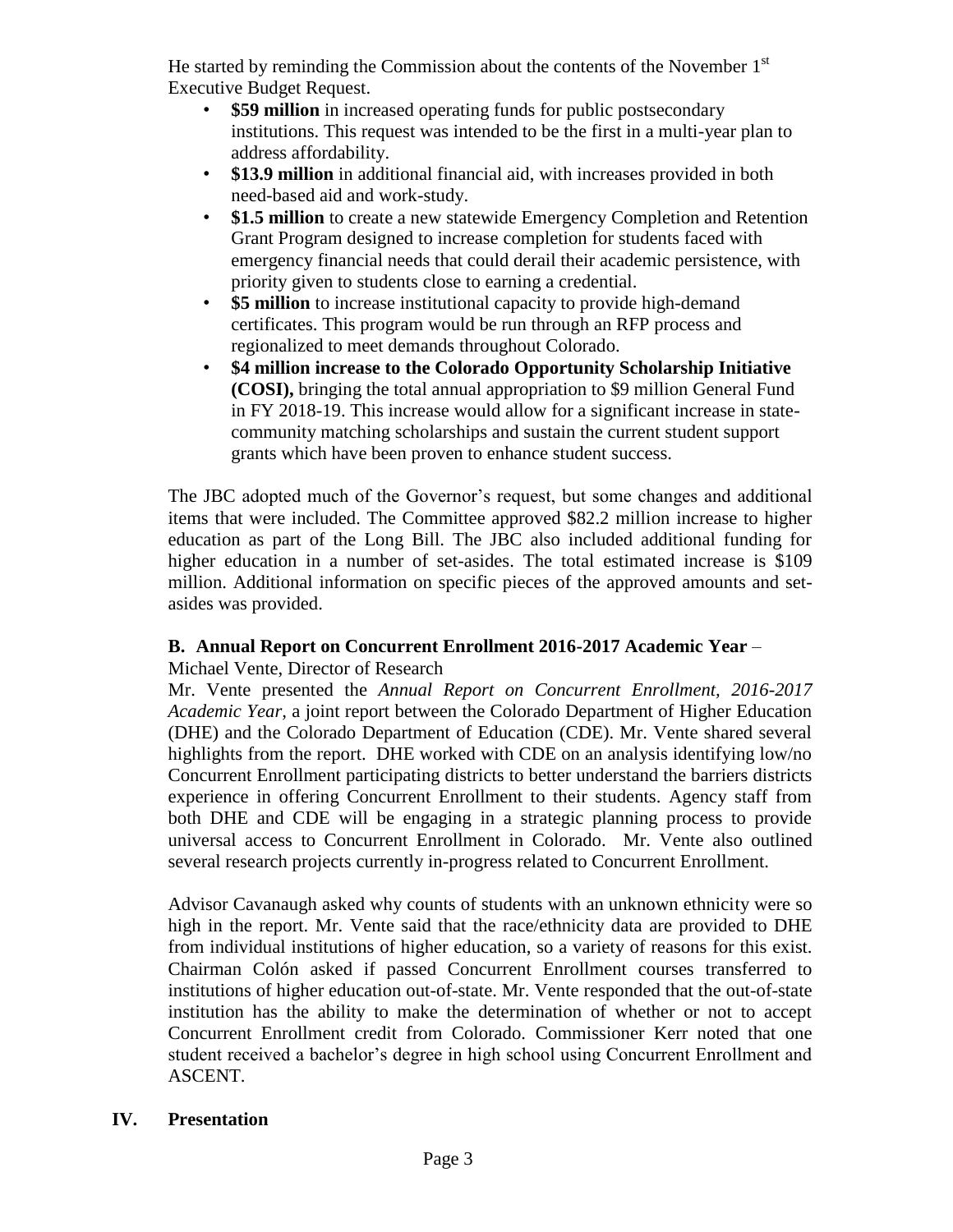## **A. K-12 Postsecondary Workforce Readiness (PWR) and the Career**

**Credentials Pilot Program –** Misti Ruthven, Executive Director of Innovation and Pathways, Colorado Department of Education

Illustrating with a PowerPoint, Ms. Ruthven provided the Commissioners with summary and updates regarding the Colorado Department of Education's work on Postsecondary Workforce Readiness initiatives. Topics included updated statistics on graduation, matriculation and remediation rates, as well as programs such as Concurrent Enrollment, ASCENT, Advanced Placement, Early Colleges & P-TECH, CTE, and work-based learning/apprenticeship opportunities. Ms. Ruthven highlighted that much of this work is done in partnership with the Colorado Department of Higher Education. Additionally, the graduation guidelines that begin with the class of 2020- 2021 were discussed. Commissioners showed interest in much of the data and the issues of ensuring college-credit opportunities are available to all Colorado students particularly in rural areas.

# **V. Discussion Items**

**A. Prior Learning Assessment: Recommendations for Awarding College Credit for Military Courses and Occupations, College-Level Examination Program (CLEP) and Dantes Subject Standardized Tests (DSST) –** Dr. Kim Poast, Chief Student Success and Academic Affairs Officer and Bitsy Cohen, Council for Adult and Experiential Learning (CAEL)

Dr. Kim Poast presented on the Prior Learning Assessment Discussion item and HB 17-1004 which concerns transferability of military credits. Dr. Poast provided an overview of the policy goals for this discussion which are:

- Address statutory requirements of military PLA bill (HB 17-1004)
- Continue to align and expand the current PLA policy
- Address inconsistencies in policy where students might lose credit
- Support the goals of the CCHE master plan

Bitsy Cohn discussed national research from CAEL and the American Council on Education (and others) on students with PLA, as well as her experience at the Community College System as the Director of Prior Learning Assessment. There is strong national research that demonstrates that under all circumstances, regardless of age, gender, ethnicity, etc., students who bring in prior learning credits are 3 to 4 times more likely to complete a degree or certificate. Students with PLA persist, have better course completion rates, and do better in subsequent courses than their native peers in college. In terms of PLA policy, Bitsy expressed that the conversation should be driven by student success while acknowledging faculty concerns.

Dr. Poast discussed components of good PLA policy and the process by which the Commission and Academic Council/GE Council (and constituent groups) have been working through changes to the policy. She discussed the current policy and staff interpretation of HB 17-1004 which is that if the Commission takes no action, then according to the bill language, institutions of higher education shall "accept in transfer within the institutions and from other state institutions, prior in learning assessment credit awarded for courses with guaranteed transfer designation." This means that anything on a Joint Services Transcript that is evaluated by one institution for gtPathways must be accepted by receiving institutions once that student transfers. Dr. Poast reviewed the staff recommendations, and indicated where there has been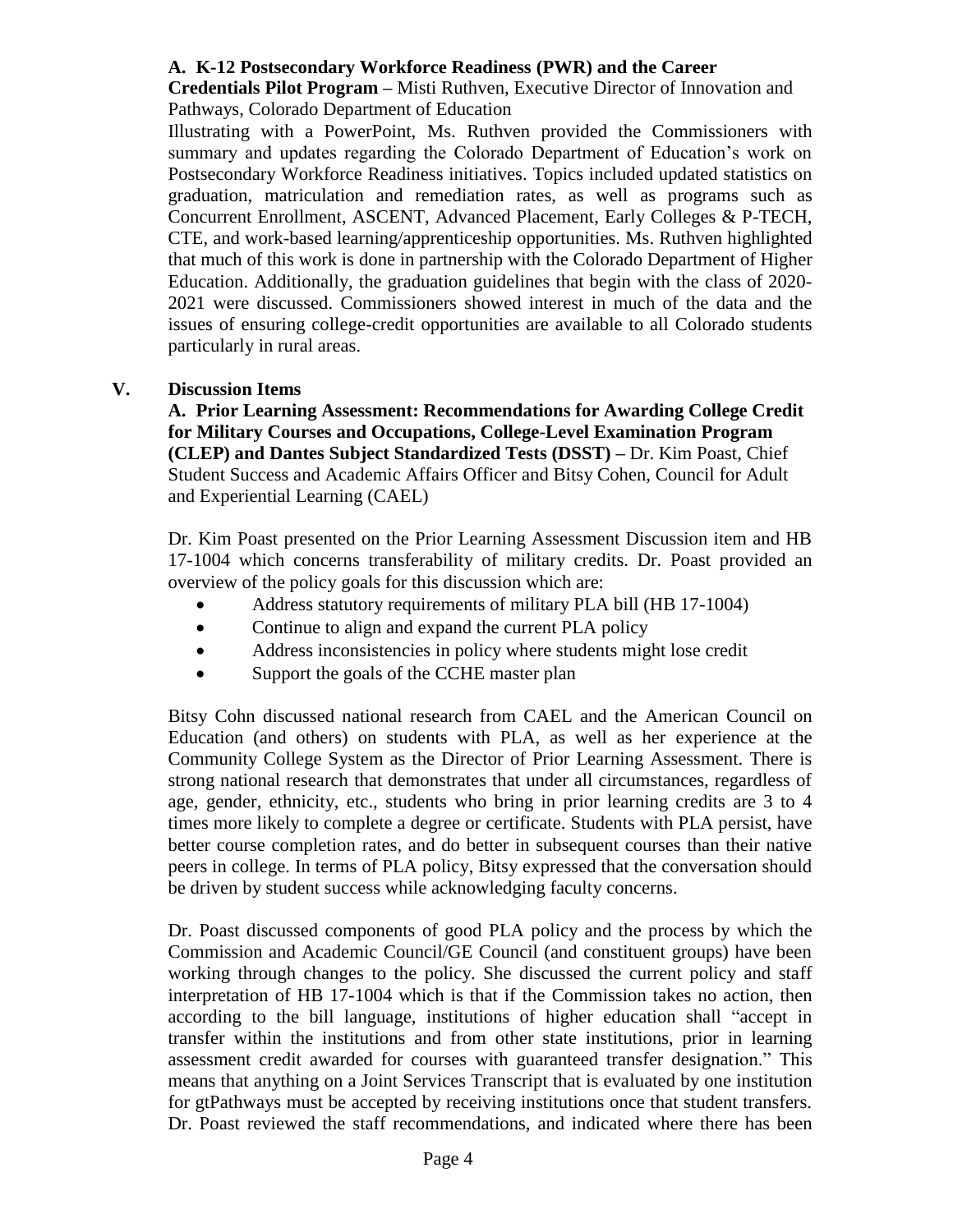consensus among constituent groups and where there has not. Dr. Poast also acknowledged that stakeholder groups have made significant progress since 2015.

Dr. Michael Lightner (University of Colorado System Provost) provided public comment during this time to express the position of CU System, CSU Ft. Collins and UNC on recommended changes to the Prior Learning Assessment (PLA) Policy. He noted that GE Council and Academic Council have reviewed and approved the military courses and occupations on page 23 of the discussion item. The three campuses endorse this recommendation for approval by the Commission. However, the campuses are concerned with the additional recommendations in the discussion item as they have not been reviewed with GE and Academic Councils and were unaware that these were coming to the Commission. The campuses believe that this is a violation of the accepted CCHE process on PLA. The campuses recommend that the commission move forward with the military course and occupation recommendations and noted that they send the remaining back to the department for further review.

Commissioners had a robust discussion on both the process of negotiating PLA as well as the current statutory requirements. Their recommendation was for staff to ensure that every effort is made to garner discussion from Academic and GE council, as well as other constituent groups. Recommendations that come to the commission should reflect that feedback, and if possible, consensus. However, the Commission has been involved in the PLA discussion for several years, and will be prepared to take action at the May meeting.

# **B. Legislative Update** *–* Katie Zaback and Tyler Mounsey

Ms. Zaback began her update by acknowledging Mr. Mounsey and Mr. Rauch for their work thus far during the legislative session. She then provided an update on the legislative agenda which included SB18-133 – Concerning the Expansion of Surety Bond Use for Private Occupational Schools. This bill continues to move through the senate and has been assigned to the House Education Committee. The department is also following two orbital bills attached to the long bill including HB18-1331– Higher Education Open Educational Resources and HB18-1332 – Collaborative Educator Preparation Program Grants. Both of these bills came as a result of reports completed by the department in 2018.

Ms. Zaback also provided an update on a number of bills the department is monitoring including SB18-206 – Research Institutions Affordability For Residents which requires the research institutions in Colorado to admit 100% of academically qualified Colorado first-time freshman students, while changing the statutorily defined minimum threshold for in-state students from 2/3 to 55 percent. It also increases the cap on foreign students to 15% (from 12%). The Commissioners noted that one of the consequences of Colorado being one of the lowest in the nation in terms of state appropriations is that public institutions need to attract higher percentage of out-of-state students.

## **VI. Action Items**

**A. Fiscal Year 2018-19 Need Based Financial Aid Allocation Models** – Andrew Rauch, Director of Institutional Finance